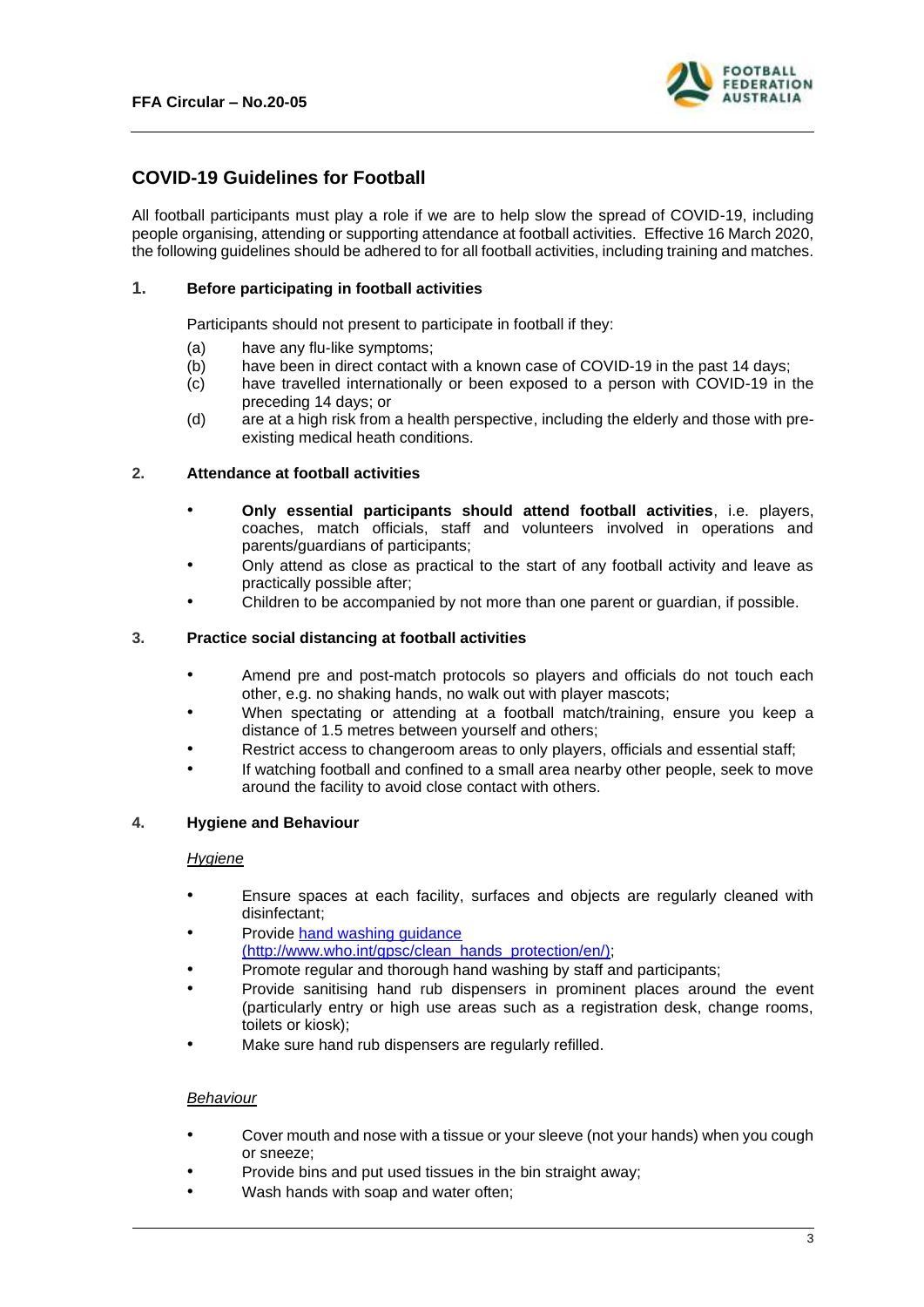

- Use hand sanitiser gel if soap and water are not available;
- Try to avoid close contact with people who are unwell;
- Do not touch your eyes, nose or mouth if your hands are not clean.

### *Organisation of football activities*

- Promote preventive actions amongst participants lead by example;
- Plan ways to reduce in-person contact for participants and staff;
- Plan for increased levels of staff/volunteer absences;
- Keep volunteers, staff and participants informed of actions being taken.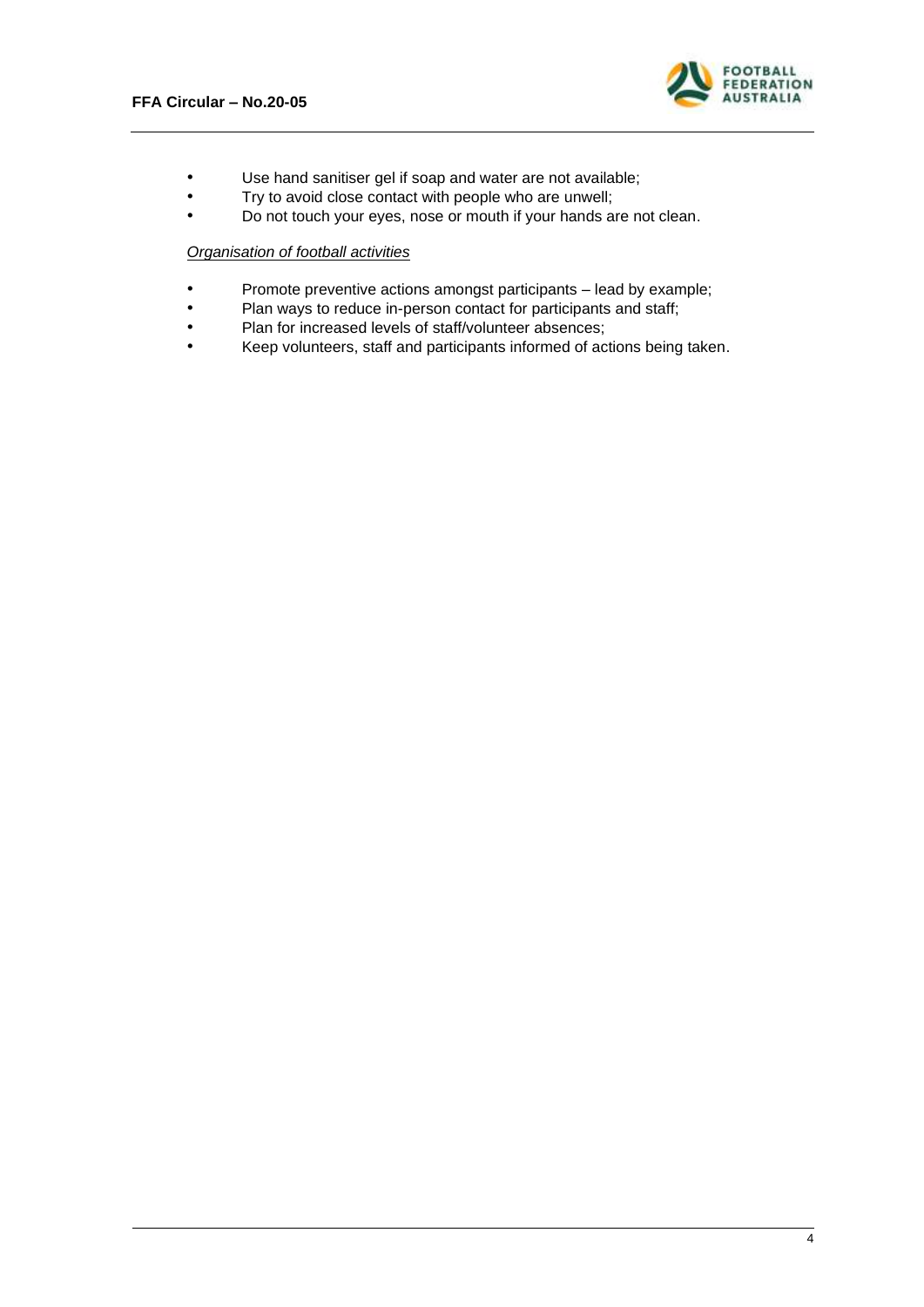

# **FFA Circular**

Circular No.20-05

16 March 2020

## **TO THE MEMBERS OF FFA**

# **COVID-19 Update**

Football Federation Australia (*FFA*) continues to take the health and safety of football participants including players, coaches, officials, staff, volunteers and fans, across all levels of the game very seriously.

As you are no doubt aware, COVID-19 is a quickly-evolving global situation.

FFA has been and will continue to closely monitor all COVID-19 developments in consultation with the Federal Government as well as through the National COVID-19 Working Committee, which was established last week to address the threat of COVID-19 to football in Australia, comprising representatives from FFA, the Hyundai A-League and Westfield W-League, State Body Members and Professional Footballers Australia. A copy of the outcome of the group's first meeting was communicated [via press release on Friday,13 March 2020.](https://www.ffa.com.au/news/ffa-statement-covid-19-impact-football-weekend-0)

FFA is aware that since Friday's update, many members of the football community have expressed concerns as to whether football in Australia should continue to be played at this time.

The National COVID-19 Working Committee met on 15 March 2020 to discuss the latest COVID-19 developments and to consider the [latest advice from the Federal Government and the Chief Medical](https://www.health.gov.au/news/health-alerts/novel-coronavirus-2019-ncov-health-alert)  [Officer.](https://www.health.gov.au/news/health-alerts/novel-coronavirus-2019-ncov-health-alert) After careful consideration and consistent with that advice, FFA advises that **football may continue to be played across Australia at this time.** In doing so, participants should adhere to the guidelines attached to this circular which are designed to assist participants take extra precautions and preventative measures to help slow the spread of COVID-19.

FFA acknowledges that each Competition Administrator may, in response to the exceptional circumstances posed by COVID-19, take decisions based on the facts and circumstances relevant to their Competition and consistent with their competition rules and the National Registration Regulations (for example, where a match should be rescheduled if a team cannot participate as a result of the unavailability of players due to COVID-19).

## **Getting the latest information**

FFA encourages all Members, Competition Administrators, Clubs and participants to seek guidance before making decisions regarding football activities. For the latest information on COVID-19, please refer to the following:

| World Health         | https://www.who.int/emergencies/diseases/novel-coronavirus-             |
|----------------------|-------------------------------------------------------------------------|
| Organisation         | 2019                                                                    |
| Department of Health | https://www.health.gov.au/health-topics/novel-coronavirus-<br>2019-ncov |